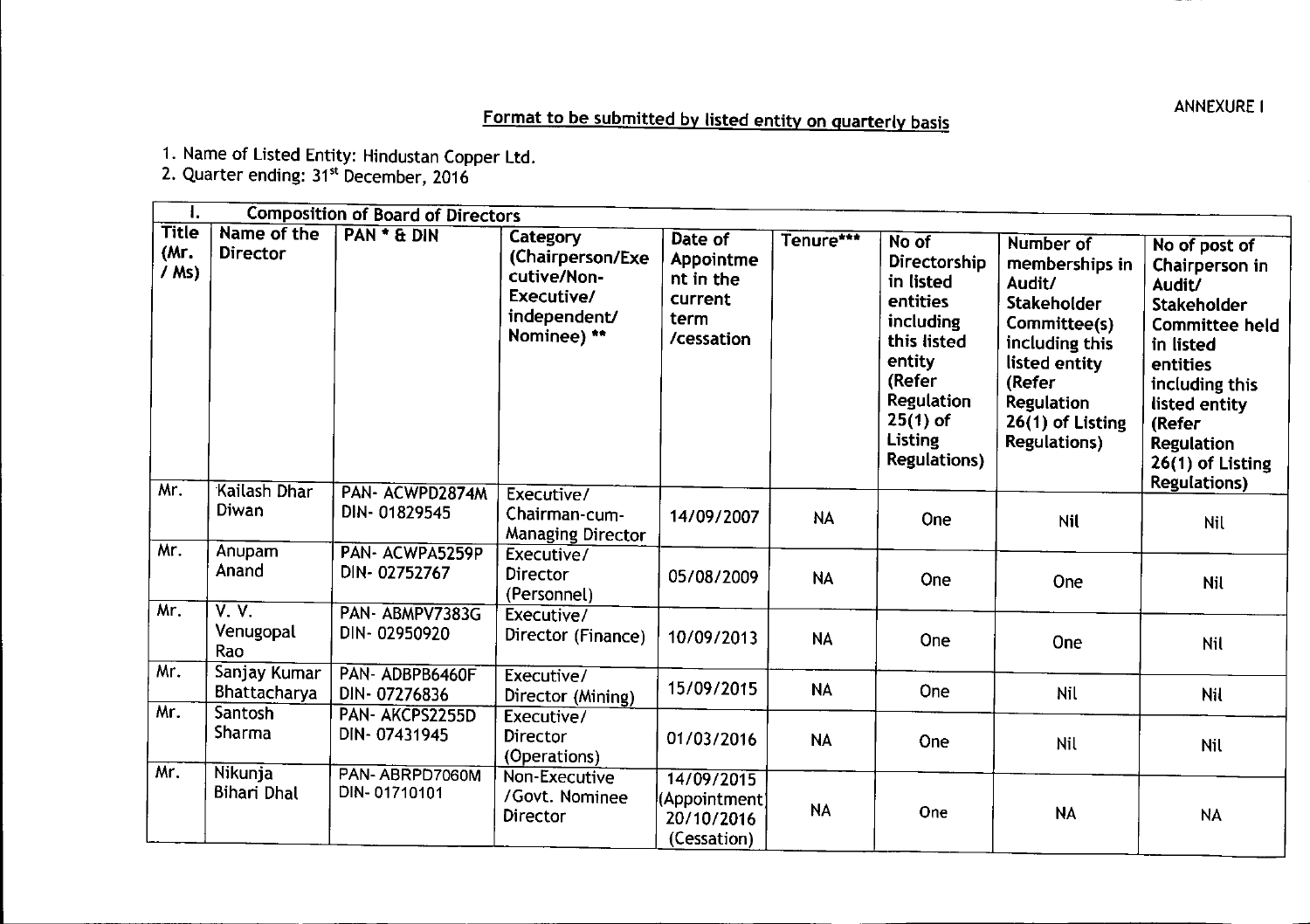| Chandra<br>DIN-07612049<br>/Govt. Nominee<br>20/10/2016<br><b>NA</b><br>Two<br>Nil<br><b>Director</b><br>Ms.<br>T C A Kalyani<br>PAN-AAOPK5321Q<br>Non-Executive/<br>DIN-02406559<br>Govt. Nominee<br>25/10/2016<br><b>NA</b><br>One<br>Nil<br><b>Director</b><br>Mr.<br>Dr. Upendra<br>PAN- ADEPC2097E<br>Non-Executive/<br>22/10/2013<br>Dutta<br>DIN-00153988<br>Independent<br>Appointment<br><b>NA</b><br>One<br><b>NA</b><br>Choubey<br><b>Director</b><br>21/10/2016<br>Cessation<br>Mr.<br>Ashok Kumar<br>PAN- AFWPS8308G<br>Non-Executive/<br>$-22/10/2013$<br>Singh<br>DIN-00907683<br>Independent<br>Appointment<br><b>NA</b><br>One<br><b>NA</b><br>Director<br>21/10/2016<br>Cessation<br>Mrs.<br>Simantini<br>PAN-ACRPJ6937E<br>Non-Executive/<br>Jena<br>DIN-07346980<br>Independent<br>17/11/2015<br>16/11/2018<br>One<br>One<br><b>Director</b><br>Mr.<br>Hemant<br>PAN- ACVPM3453C<br>Non-Executive/<br>Mehtani<br>DIN-02875561<br>Independent<br>17/11/2015<br>16/11/2018<br><b>One</b><br><b>One</b><br><b>Director</b><br>Mr. | Mr. | Subhash    | PAN-ABPPC5395L  | Non-Executive  |  |  |            |
|----------------------------------------------------------------------------------------------------------------------------------------------------------------------------------------------------------------------------------------------------------------------------------------------------------------------------------------------------------------------------------------------------------------------------------------------------------------------------------------------------------------------------------------------------------------------------------------------------------------------------------------------------------------------------------------------------------------------------------------------------------------------------------------------------------------------------------------------------------------------------------------------------------------------------------------------------------------------------------------------------------------------------------------------------|-----|------------|-----------------|----------------|--|--|------------|
|                                                                                                                                                                                                                                                                                                                                                                                                                                                                                                                                                                                                                                                                                                                                                                                                                                                                                                                                                                                                                                                    |     |            |                 |                |  |  | Nil        |
|                                                                                                                                                                                                                                                                                                                                                                                                                                                                                                                                                                                                                                                                                                                                                                                                                                                                                                                                                                                                                                                    |     |            |                 |                |  |  | Nil        |
|                                                                                                                                                                                                                                                                                                                                                                                                                                                                                                                                                                                                                                                                                                                                                                                                                                                                                                                                                                                                                                                    |     |            |                 |                |  |  | <b>NA</b>  |
|                                                                                                                                                                                                                                                                                                                                                                                                                                                                                                                                                                                                                                                                                                                                                                                                                                                                                                                                                                                                                                                    |     |            |                 |                |  |  | <b>NA</b>  |
|                                                                                                                                                                                                                                                                                                                                                                                                                                                                                                                                                                                                                                                                                                                                                                                                                                                                                                                                                                                                                                                    |     |            |                 |                |  |  | Nil        |
|                                                                                                                                                                                                                                                                                                                                                                                                                                                                                                                                                                                                                                                                                                                                                                                                                                                                                                                                                                                                                                                    |     |            |                 |                |  |  | <b>Nil</b> |
| Singh<br>DIN-00269508<br>Independent<br>01/12/2015<br>30/11/2018<br>One<br>Two<br>Chaudhary<br><b>Director</b>                                                                                                                                                                                                                                                                                                                                                                                                                                                                                                                                                                                                                                                                                                                                                                                                                                                                                                                                     |     | Dileep Raj | PAN- AAVPC7061J | Non-Executive/ |  |  | <b>One</b> |
| Mr.<br>Niranjan Pant<br>PAN-AAXPP0529N<br>Non-Executive/<br>DIN-00229550<br>Independent<br>01/12/2015<br>30/11/2018<br><b>One</b><br><b>One</b><br><b>Director</b><br>* PAN number of any director would not be displayed on the website of Stock Exchange                                                                                                                                                                                                                                                                                                                                                                                                                                                                                                                                                                                                                                                                                                                                                                                         |     |            |                 |                |  |  | One        |

•• Category of directors means executive/non-executive/independent/Nominee. if a director fits into more than one category write all categories separating them with hyphen

Fig. to be filled only for Independent Director. Tenure would mean total period from which Independent director is serving on Board of director of the listed entity in continuity without any cooling off period

| <b>Composition of Committees</b>   |                                               |                                                                          |  |
|------------------------------------|-----------------------------------------------|--------------------------------------------------------------------------|--|
| Name of Committee                  | Name of Committee members                     | Category (Chairperson/Executive/Non-<br>Executive/independent/Nominee) * |  |
| $\mid$ 1. Audit Committee $\bar{}$ | Shri Dileep Raj Singh Chaudhary -<br>Chairman | Non- Executive/ Independent Director                                     |  |
|                                    | Bont Simantini Jena - Member                  | Non-Executive/Independent Director                                       |  |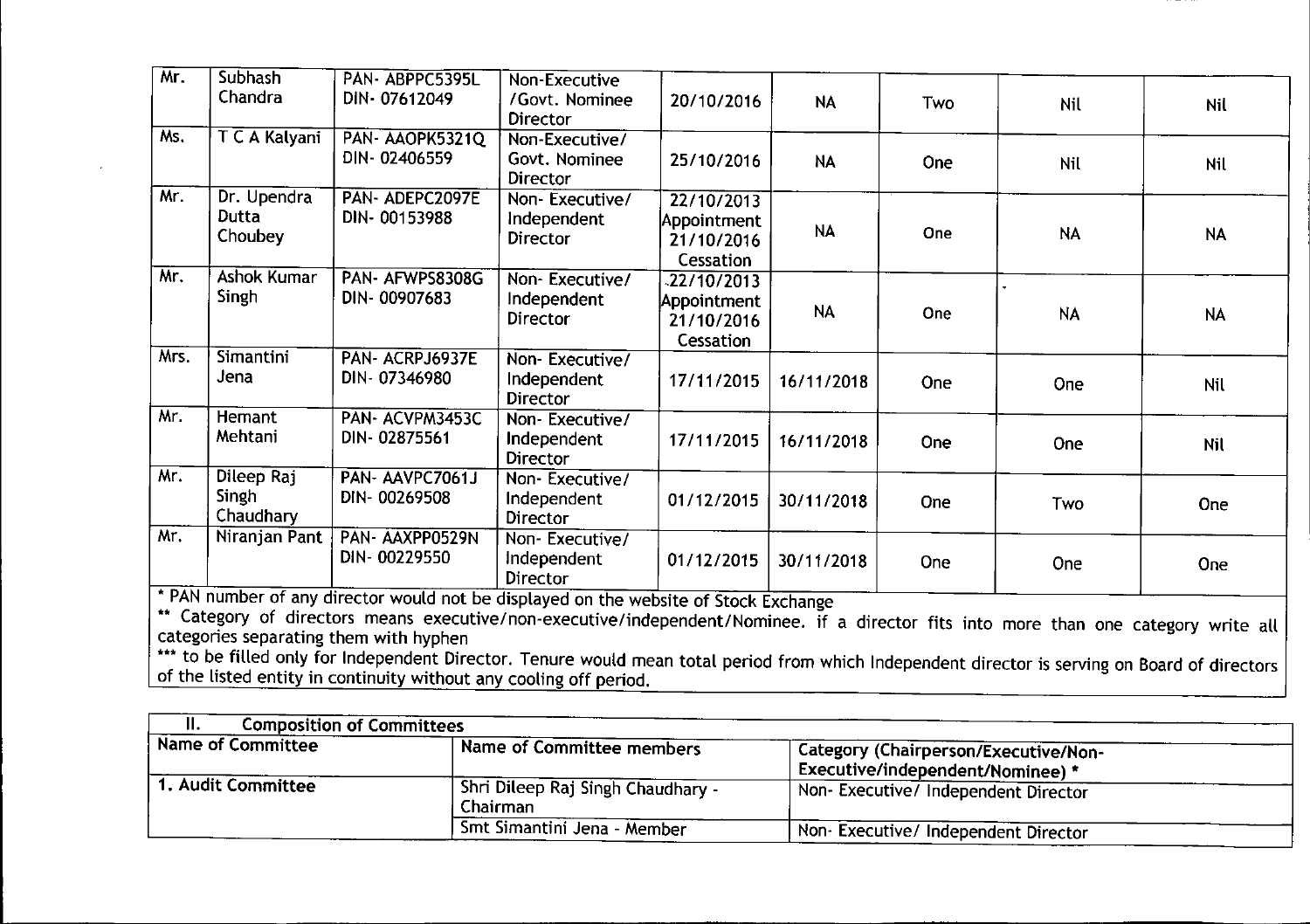|                                                               | Shri Hemant Mehtani - Member                | Non- Executive/ Independent Director                                                                                                           |
|---------------------------------------------------------------|---------------------------------------------|------------------------------------------------------------------------------------------------------------------------------------------------|
|                                                               | Shri Niranjan Pant - Member                 | Non-Executive/Independent Director                                                                                                             |
| Nomination<br>2.<br>$\mathbf{H}$<br>Remuneration<br>Committee | Smt. Simantini Jena - Chairman              | Non-Executive/Independent Director                                                                                                             |
|                                                               | Shri Hemant Mehtani - Member                | Non-Executive/Independent Director                                                                                                             |
|                                                               | Shri Dileep Raj Singh Chaudhary -<br>Member | Non- Executive/ Independent Director                                                                                                           |
| 3. Risk Management Committee(if<br>applicable)                | <b>NA</b>                                   | <b>NA</b>                                                                                                                                      |
| <b>Stakeholders</b><br>4.<br><b>Relationship</b><br>Committee | Shri Niranjan Pant - Chairman               | Non- Executive/ Independent Director                                                                                                           |
|                                                               | Shri Anupam Anand- Member                   | Executive/ Director (Personnel)                                                                                                                |
|                                                               | Shri V V Venugopal Roa- Member              | <b>Executive/ Director (Finance)</b>                                                                                                           |
| separating them with hyphen                                   |                                             | * Category of directors means executive/non-executive/independent/Nominee. if a director fits into more than one category write all categories |

| III.<br>Meeting of Board of Directors                    |                                                                      |                                                                  |
|----------------------------------------------------------|----------------------------------------------------------------------|------------------------------------------------------------------|
| , Date(s) of Meeting (if any) in the<br>previous quarter | $\frac{1}{2}$ Date(s) of Meeting (if any) in the<br>relevant quarter | A Maximum gap between any two consecutive (in<br>number of days) |
| $  22.8.2016$ and<br>26.9.2016                           | 13.12.2016                                                           | 77 days                                                          |

| IV.<br><b>Meeting of Committees</b>                               |                                                |                                                                                                         |                                                                                                                                     |
|-------------------------------------------------------------------|------------------------------------------------|---------------------------------------------------------------------------------------------------------|-------------------------------------------------------------------------------------------------------------------------------------|
| Date(s) of meeting of the<br>committee in the relevant<br>quarter | Whether requirement of<br>Quorum met (details) | , Date(s) of meeting of the $\overline{\phantom{a}}$<br>$\epsilon$ committee in the previous<br>quarter | Aaximum gap between any two<br>consecutive meetings in number of<br>days*                                                           |
| <b>Audit Committee: 13.12.2016</b>                                | Yes (Four out of four)                         | 22.8.2016                                                                                               | 112 days                                                                                                                            |
|                                                                   |                                                |                                                                                                         | This information has to be mandatorily be given for audit committee, for rest of the committees giving this information is optional |